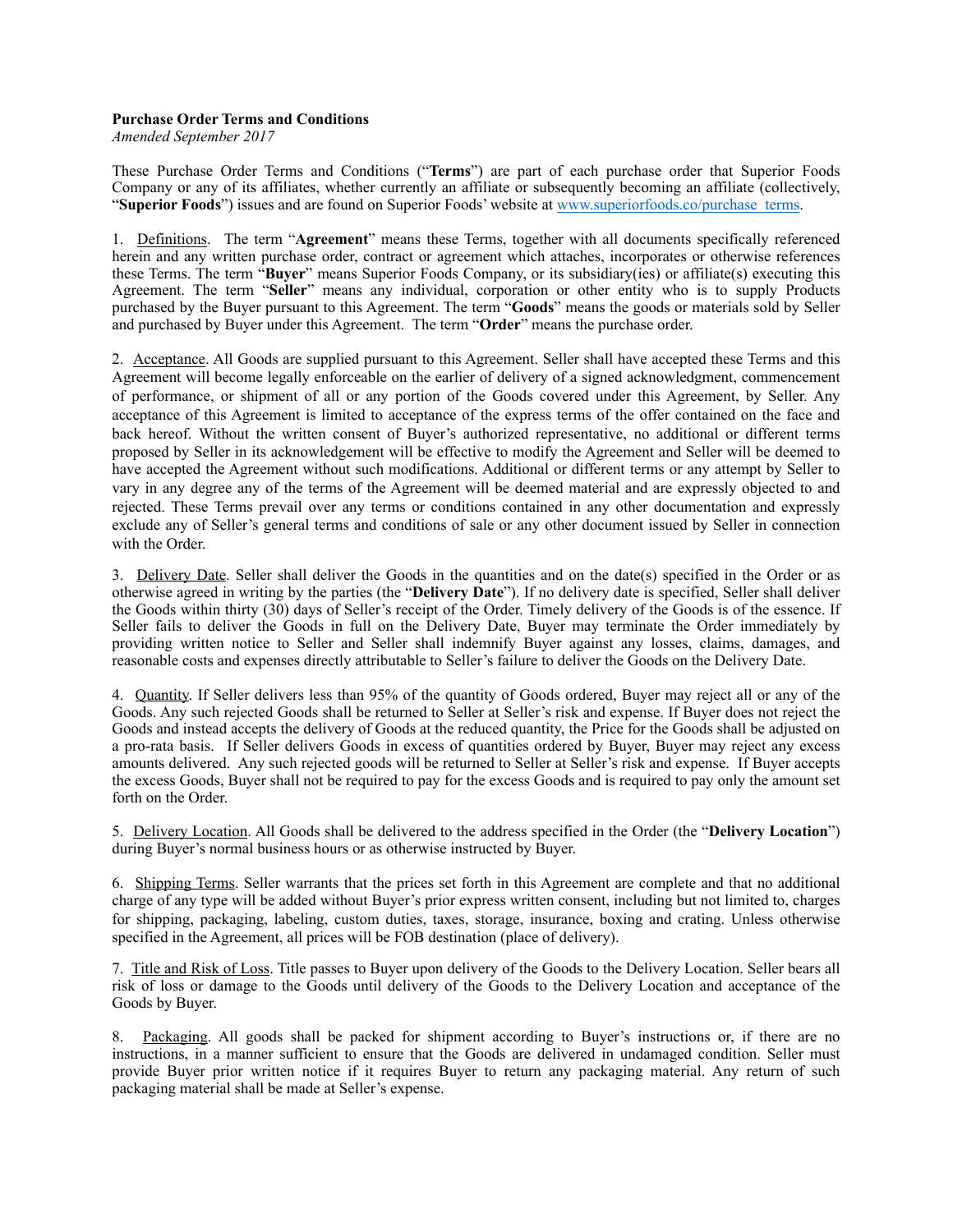9. Amendment and Modification. No change to the Order is binding upon Buyer unless it is in writing, specifically states that it amends this Order and is signed by an authorized representative of Buyer.

10. Inspection and Rejection of Nonconforming Goods. The Buyer has the right to inspect the Goods on or after the Delivery Date. Buyer, at its sole option, may inspect all or a sample of the Goods, and may reject all or any portion of the Goods if it determines the Goods are nonconforming or defective. If Buyer rejects any portion of the Goods, Buyer has the right, effective upon written notice to Seller, to: (a) rescind the Order in its entirety; (b) accept the Goods at a reasonably reduced price; or (c) reject the Goods and require replacement of the rejected Goods. If Buyer requires replacement of the Goods, Seller shall, at its expense, promptly replace the nonconforming Goods and pay for all related expenses, including, but not limited to, transportation charges for the return of the defective goods and the delivery of replacement Goods. If Seller fails to timely deliver replacement Goods, Buyer may replace them with goods from a third party and charge Seller the cost thereof and terminate the Order for cause pursuant to Section 21. Any inspection or other action by Buyer under this Section shall not reduce or otherwise affect Seller's obligations under the Order, and Buyer shall have the right to conduct further inspections after Seller has carried out its remedial actions.

11. Price. The price of the Goods is the price stated in the Order (the "**Price**"). If no price is included in the Order, the Price shall be the price set out in Seller's published price list in force as of the date of the Order. Unless otherwise specified in the Order, the Price includes all packaging, transportation costs to the Delivery Location, insurance, customs duties and fees and applicable taxes, including, but not limited to, all sales, use or excise taxes. No increase in the Price is effective, whether due to increased material, labor or transportation costs or otherwise, without the prior written consent of Buyer.

12. Most Favored Customer. Seller represents and warrants that the price for the Goods is the lowest price charged by Seller to any of its external buyers for similar volumes of similar Goods. If Seller charges any other buyer a lower price, Seller must apply that price to all Goods under the Order. If Seller fails to meet the lower price, Buyer, at its option, may terminate the Order without liability pursuant to Section 21.

14. Setoff. Without prejudice to any other right or remedy it may have, Buyer reserves the right to set off at any time any amount owing to it by Seller against any amount payable by Buyer to Seller.

15. Warranties. Seller represents and warrants to Buyer, and agrees, that (a) the Goods and all materials that Seller furnishes in connection with the services shall be new, (b) the Goods and services and all materials that Seller furnishes in connection with the services shall be merchantable, of good material, workmanship and quality, fit for the purposes for which Buyer intends them and free from faults and defects, (c) the Goods and services and all materials that Seller furnishes in connection with the services shall conform to any samples, designs, drawings, specifications, standards, performance criteria or other requirements (collectively called "Specifications") that are referred to in the order or that Buyer has provided to Seller or otherwise specified or agreed to in writing, or, to the extent that any required Specifications are not referred to in the order or provided by Buyer to Seller or otherwise specified or agreed to in writing, the Specifications provided by Seller to Buyer, (d) the Goods, their manufacture, packaging, labeling, branding and sale and the services shall comply with all applicable federal, state, local and foreign laws, regulations, standards and orders, including, without limitation, the Fair Labor Standards Act of 1938, the Federal Child Labor Act, the Agricultural Marketing Act of 1946, the Occupational Safety and Health Act of 1970, the Federal Food, Drug, and Cosmetic Act, the Federal Insecticide, Fungicide, and Rodenticide Act, the Fair Packaging and Labeling Act and the Poison Prevention Packaging Act of 1970, the Poultry Products Inspection Act, the Federal Meat Inspection Act, Food Allergen Labeling and Consumer Protection Act of 2004, the Consumer Product Safety Act, the Occupational Safety and Health Act of 1970, 29 U.S.C. §651 *et seq*. and all standards, rules, regulations and orders issued pursuant thereto, the Copyright Act of 1976 and state and federal trademark laws and patent laws, the Bioterrorism Act, and the FSMA, as each may be amended from time to time, (e) Seller shall promptly furnish to Buyer all information and copies of documents (including, but not limited to, complaints, inquiries, test or inspection results and warnings) that Seller receives from an enduser of the Goods, a government agency, an employee or agent of Seller or any other person or source and that suggests or indicates that the goods may not conform to the requirements of this Section, and (f) Seller has and follows, and will continue to have and follow, adequate quality, safety, and security procedures that will assure that the Goods and services will comply with the foregoing warranties, representations and agreements and that are reasonably calculated to prevent acts of terrorism with respect to the Goods and services.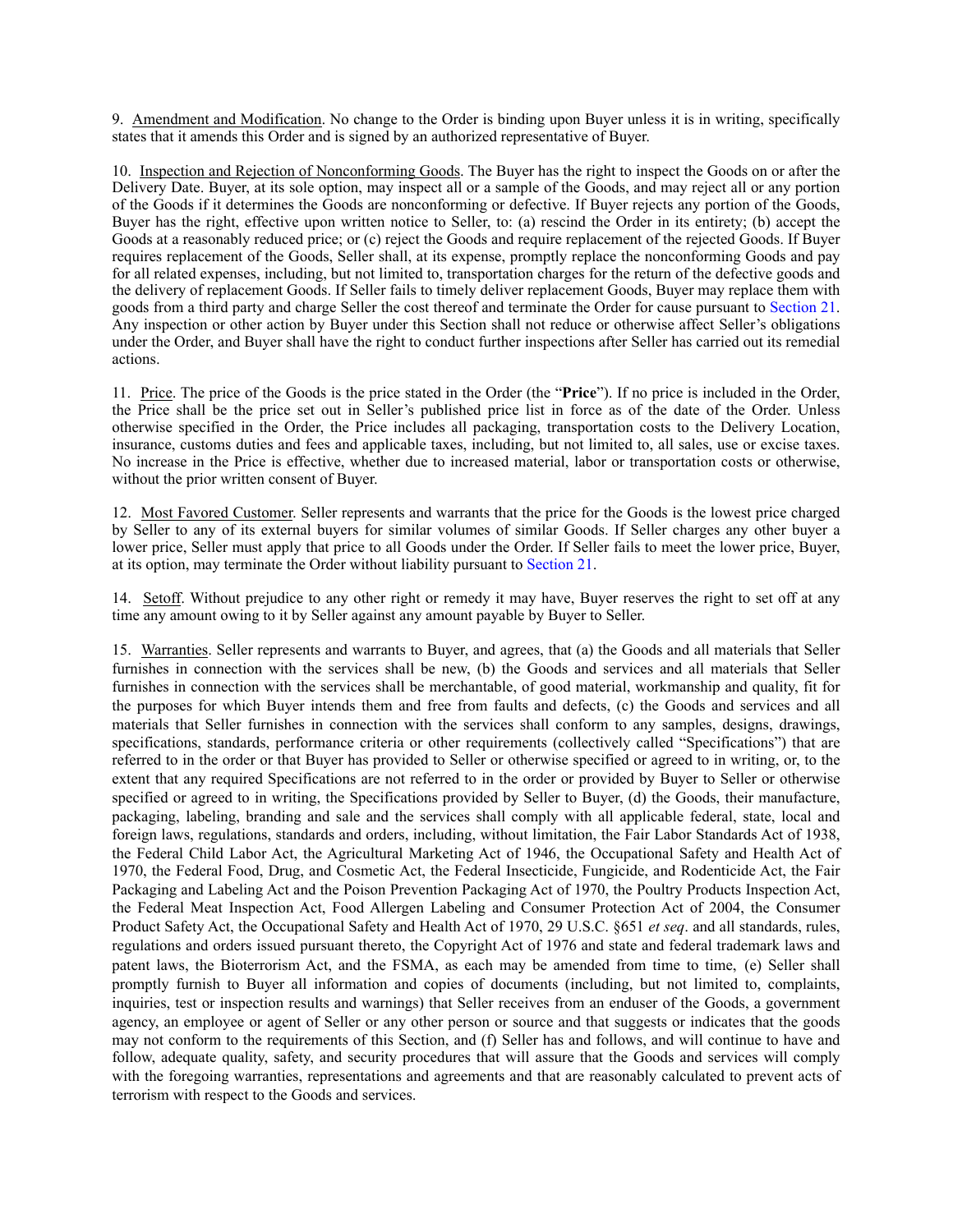Supplier Code of Conduct ("the Code"), a supplier means any direct or indirect vendor, broker, consultant, or other service provider to Superior Foods and its affiliates and subsidiaries. This Code sets forth the principles and ethical standards that we expect all our suppliers to work toward achieving throughout the course of our business relationship. Suppliers who knowingly violate laws or have repeated problems conforming to these principles may not receive our business. All manufacturing and outside storage facilities that supply Superior Foods are expected to undergo, at their cost, annual independent third party facility GMP audits and/or GFSI certifications. This applies to food and non-food suppliers. Appropriate corrective actions are to be developed and implemented immediately to address deficiencies that present a risk to food safety, security, quality, or traceability. Upon Buyer's request, Seller shall give Buyer certificates of compliance with applicable laws, regulations, standards, and orders. Buyer's approval of a sample, design, drawing, specification, standard, performance criteria, or other requirement shall not relieve Seller of any of its warranties under this paragraph, including, without limitation, its warranties of merchantability, fitness and compliance with laws. Seller's warranties extend to future performance of the goods and services and survive inspection, tests, acceptance and payment and shall be considered to have been given not only to Buyer but also to Buyer's customers and to end-users of the goods. Seller's warranties apply to any replacement goods or services that Seller furnishes under these Terms or otherwise.

16. Unsafe or Unfit Goods. If a governmental agency declares that any of the Goods or any ingredient of, or any material included in, any of the Goods or any packaging or supplies used in connection with the Goods, or if Buyer at any time believes in good faith that any of the Goods or any such ingredient, material, packaging or supplies, (a) is or may be adulterated or misbranded (including, without limitation, situations in which the governmental agency determines there is "reason to believe" that there may be adulteration or misbranding) within the meaning of the Federal Food, Drug, and Cosmetic Act, as amended, or any other applicable federal, state, local or foreign law, rule or regulation, (b) fails or may fail to conform to an applicable standard or regulation issued under the Flammable Fabrics Act, as amended, (c) is or may be a misbranded hazardous substance or a banned hazardous substance within the meaning of the Federal Hazardous Substances Act, as amended, (d) does not or may not conform with an applicable consumer product safety standard, or has been declared a banned hazardous product, under the Consumer Product Safety Act, as amended, (e) has a reasonable probability of causing serious adverse health consequences or death to humans or animals, within the meaning of the FSMA and/or Bioterrorism Act, or (f) is or may be otherwise unsafe or unfit for the intended use of the Goods, or, if Seller receives any correspondence or other information that would reasonably lead Seller to conclude that any of the declarations set forth as items  $(a) - (f)$  above are substantially likely to be forthcoming, then, without limiting other rights and remedies that are available to Buyer under these Terms or applicable law, (i) Buyer or Seller, as the case may be, shall give the other party written notice of any such declaration or potential declaration, as applicable, and shall furnish to such party copies of the declaration and of all relevant notices, documents and correspondence, (ii) if a declaration has been issued, Seller shall stop including the ingredient or material in the Goods, (iii) if Seller has failed to produce the Goods in accordance with Buyer's specifications and such failure is the reason for the declaration or potential declaration, as applicable, Buyer may terminate the Order, without liability to Seller, by giving written notice to Seller, which shall be effective immediately or on any later date that the notice specifies, (iv) if Buyer does terminate, then (A) Buyer's obligations under the Order shall terminate immediately and Buyer shall not be obligated to pay Seller damages or other compensation by reason of the termination; and (B) Seller shall, unless Buyer directs otherwise, stop work and acquisition of materials under the Order and protect property in Seller's possession in which Buyer has or may acquire an interest for a reasonable period of time,  $(v)$  Buyer shall have the right (A) with the consent of Seller (which shall not be unreasonably withheld, conditioned, or delayed), to recall (i.e. purchase or repurchase) any or all of the Goods, and any products made with or produced by the Goods, from its customers and end-users and any others having possession of the Goods, and Seller shall reimburse Buyer for all reasonable costs that Buyer incurs in doing so and shall assist Buyer and any applicable governmental agency in all reasonable respects in the recall, to the extent that Buyer requires Seller to do so; and (B) to return to Seller, at Seller's expense, all such Goods, packaging or supplies that Seller shall have previously delivered to Buyer and to require Seller to refund the price to Buyer, whether or not Buyer would then have the right under applicable law to reject or to revoke acceptance of those Goods, packaging or supplies, (vi) to the extent that Buyer requests, Seller shall reasonably assist Buyer in any or all aspects of a recall, including, without limitation, developing a recall strategy and preparing and furnishing reports, records and other information; and (vii) Seller shall pay to Buyer an amount equal to all damages that Buyer incurs by reason of the declaration by the governmental agency and/or such good faith belief by Buyer and any resulting recall or delay in performance or return of Goods to Seller and/or any termination of the Agreement by Buyer. Buyer shall have the right to cancel Orders for Goods that are (1) subject to a recall, (2) produced at a facility that has received an unacceptable plant audit report, or (3) produced at a facility whose FDA registration has been, or is reasonably expected to be, suspended. Buyer's right to cancel set forth in the immediately preceding sentence extends to all goods affected by the applicable event and to unrelated Goods that come from the same facility.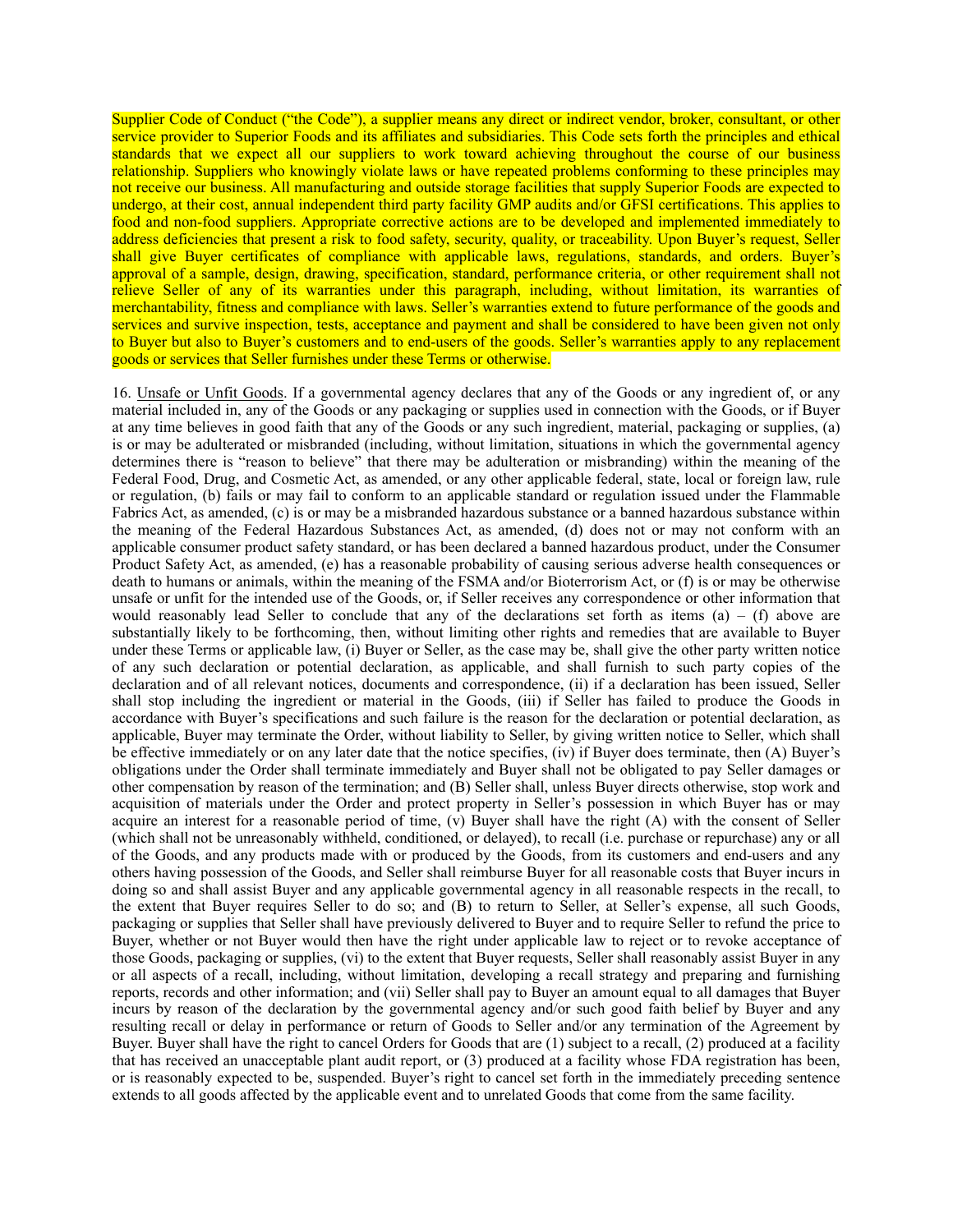17. General Indemnification. Seller shall defend, indemnify and hold harmless Buyer and Buyer's customers (collectively, "**Indemnitees**") against any and all loss, injury, death, damage, liability, claim, deficiency, action, judgment, interest, award, penalty, fine, cost or expense, including reasonable attorney and professional fees and costs, and the cost of enforcing any right to indemnification hereunder and the cost of pursuing any insurance providers (collectively, "**Losses**") arising out of or occurring in connection with the products purchased from Seller or Seller's negligence, willful misconduct or breach of the Terms. Seller shall not enter into any settlement without Buyer's or Indemnitee's prior written consent.

18. Intellectual Property Indemnification. Seller shall, at its expense, defend, indemnify and hold harmless Buyer and any Indemnitee against any and all Losses arising out of or in connection with any claim that Buyer's or Indemnitee's use or possession of the Goods infringes or misappropriates the patent, copyright, trade secret or other intellectual property right of any third party. In no event shall Seller enter into any settlement without Buyer's or Indemnitee's prior written consent.

19. Insurance. Seller shall maintain in effect, at Seller's expense, the following minimum insurance coverages:

Commercial General Liability. Seller shall maintain in effect, at Seller's expense, commercial general liability insurance coverage with a limit of \$5,000,000 per occurrence and aggregate that will protect Seller and Buyer from any and all claims and liabilities for property damage, personal injury, death or economic damage, to any person, that arises from the Seller's Goods, their use or consumption or the performance of the services or any activities connected with the Goods or services. The following limits must be maintained by Seller:

Recall Insurance. Seller shall maintain in effect, at Seller's expense, recall liability coverage with a limit of \$2,000,000.

Worker's Compensation and Employers Liability. Seller shall maintain in effect, at Seller's expense, workers' compensation and employers liability insurance coverage.

Auto Liability. Seller shall maintain in effect, at Seller's expense, auto liability coverage with a limit of \$1,000,000.

The above limits may be achieved by a combination of primary coverage and umbrella coverage. All insurance that this Section requires shall be of the types and in amounts, and shall contain endorsements, and shall be issued by insurers having an A.M. Best financial rating of "A" or better. Carriers with a rating less than "A" must be approved by Buyer. Seller shall cause Buyer and each of its Affiliates and related companies, and their respective directors, officers, employees and agents to be named as additional insureds under any or all of the policies evidencing the insurance. Seller shall furnish to Buyer certificates of insurance evidencing any required insurance  $\overline{a}$  as part of any initial quote or bid to sell Goods or services to Buyer, (b) prior to commencement of any work by Seller for Buyer or at Buyer's premises, and (c) annually thereafter upon renewal of the insurance coverage.

20. Compliance with Law. Seller is in compliance with and shall comply with all applicable laws, regulations and ordinances. Seller has and shall maintain in effect all the licenses, permissions, authorizations, consents and permits that it needs to carry out its obligations under the Order. Seller shall comply with all export and import laws of all countries involved in the sale of Goods under the Order. Seller assumes all responsibility for shipments of Goods requiring any government import clearance. Buyer may terminate the Order if any government authority imposes antidumping duties, countervailing duties or any retaliatory duties on the Goods.

21. Termination. Buyer may terminate the Order, in whole or in part, at any time with or without cause, or for undelivered Goods on seven (7) business days' prior written notice to Seller. In addition to any remedies that may be provided under these Terms, Buyer may terminate the Order with immediate effect upon written notice to the Seller, either before or after the acceptance of the Goods, if Seller has not performed or complied with any of these Terms, in whole or in part. If the Seller becomes insolvent, files a petition for bankruptcy or commences or has commenced against it proceedings relating to bankruptcy, receivership, reorganization or assignment for the benefit of creditors, then the Buyer may terminate the Order upon written notice to Seller. If Buyer terminates the Order for any reason, Seller's sole and exclusive remedy is payment for the Goods received and accepted by Buyer prior to the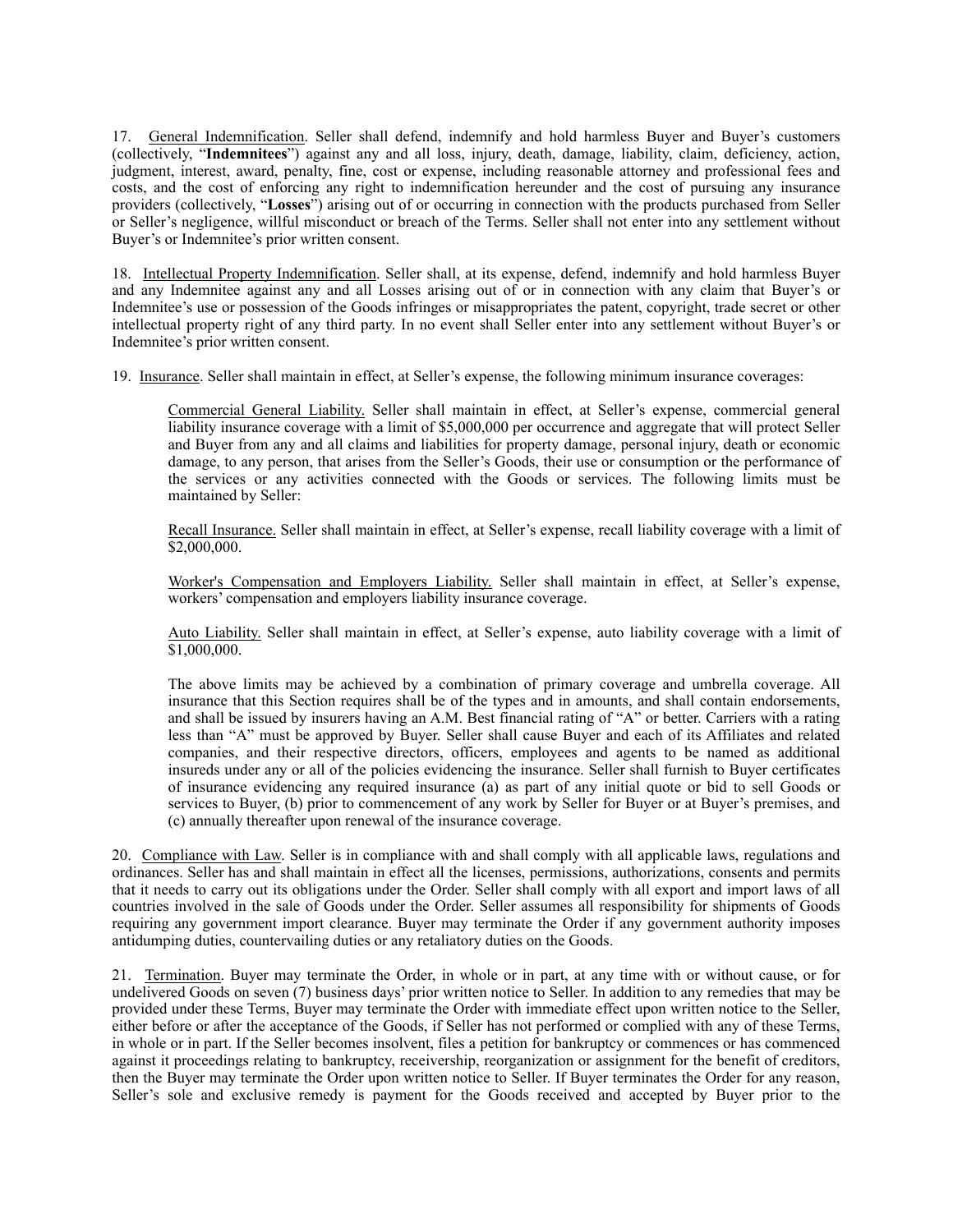termination.

22. Limitation of Liability. Nothing in the Order shall exclude or limit (a) Seller's liability under Sections 15, 16, 17, 18 and 24 hereof, or (b) Seller's liability for fraud, personal injury or death caused by its negligence or willful misconduct.

BUYER SHALL NOT BE LIABLE FOR ANY INCIDENTAL, CONSEQUENTIAL, INDIRECT OR ANY OTHER SPECIAL DAMAGES OF SELLER, INCLUDING BUT NOT LIMITED TO LOST PROFITS OR SELLER'S ATTORNEY FEES. EXCEPT FOR ANY ACTION RELATED TO DISCREPANCIES IN AMOUNTS PAID OR DEDUCTED, WHICH ACTIONS MUST BE BROUGHT WITHIN 180 DAYS OF THE DATE OF SUCH PAYMENT OR DEDUCTION, ANY ACTION AGAINST BUYER ARISING OUT OF THE AGREEMENT, ANY ORDER, OR THESE STANDARD TERMS AND CONDITIONS MUST BE FILED WITHIN ONE (1) YEAR AFTER THE CLAIM ACCRUES.

23. Waiver. No waiver by any party of any of the provisions of the Order shall be effective unless explicitly set forth in writing and signed by the party so waiving. Except as otherwise set forth in the Order, no failure to exercise, or delay in exercising, any rights, remedy, power or privilege arising from the Order shall operate or be construed as a waiver thereof, nor shall any single or partial exercise of any right, remedy, power or privilege hereunder preclude any other or further exercise thereof or the exercise of any other right, remedy, power or privilege.

24. Confidential Information. All non-public, confidential or proprietary information of the Buyer, including, but not limited to, specifications, samples, patterns, designs, plans, drawings, documents, data, business operations, customer lists, pricing, discounts or rebates, disclosed by Buyer to Seller, whether disclosed orally or disclosed or accessed in written, electronic or other form or media, and whether or not marked, designated or otherwise identified as "confidential," in connection with the Order is confidential, solely for the use of performing the Order and may not be disclosed or copied unless authorized by Buyer in writing. Upon Buyer's request, Seller shall promptly return all documents and other materials received from Buyer. Buyer shall be entitled to injunctive relief for any violation of this Section. This Section shall not apply to information that is: (a) in the public domain; (b) known to the Seller at the time of disclosure; or (c) rightfully obtained by the Seller on a non-confidential basis from a third party.

25. Force Majeure. Neither party shall be liable to the other for any delay or failure in performing its obligations under the Order to the extent that such delay or failure is caused by an event or circumstance that is beyond the reasonable control of that party, without such party's fault or negligence, and which by its nature could not have been foreseen by such party or, if it could have been foreseen, was unavoidable ("**Force Majeure Event**"). Force Majeure Events include, but are not limited to, acts of God, government restrictions, floods, fire, earthquakes, explosion, epidemic, war, invasion, hostilities, terrorist acts, riots, strike, embargoes or industrial disturbances. Seller's economic hardship or changes in market conditions are not considered Force Majeure Events. Seller shall use all diligent efforts to end the failure or delay of its performance, ensure that the effects of any Force Majeure Event are minimized and resume performance under the Order. If a Force Majeure Event prevents Seller from carrying out its obligations under the Order for a continuous period of more than seven (7) business days, Buyer may terminate the Order immediately by giving written notice to Seller.

26. Assignment. Seller shall not assign, transfer, delegate or subcontract any of its rights or obligations under the Order without the prior written consent of Buyer. Any purported assignment or delegation in violation of this Section shall be null and void. No assignment or delegation shall relieve the Seller of any of its obligations hereunder. Buyer may at any time assign, transfer or subcontract any or all of its rights or obligations under the Order without Seller's prior written consent.

27. Relationship of the Parties. The relationship between the parties is that of independent contractors. Nothing contained in the Order shall be construed as creating any agency, partnership, joint venture or other form of joint enterprise, employment or fiduciary relationship between the parties, and neither party shall have authority to contract for or bind the other party in any manner whatsoever. No relationship of exclusivity shall be construed from the Order.

28. No Third-Party Beneficiaries. The Order is for the sole benefit of the parties hereto and their respective successors and permitted assigns and nothing herein, express or implied, is intended to or shall confer upon any other person or entity any legal or equitable right, benefit or remedy of any nature whatsoever under or by reason of these Terms.